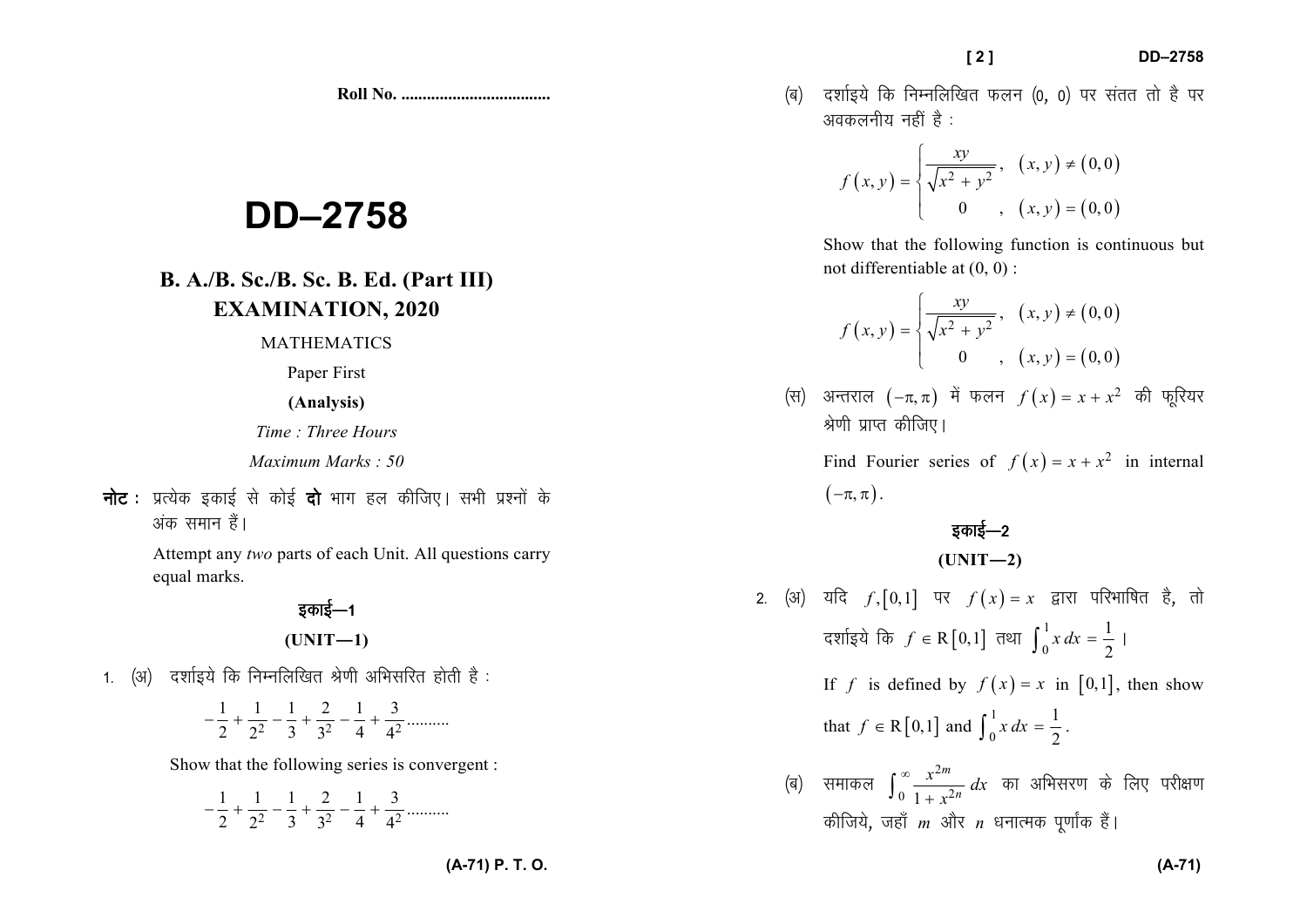Test the convergence of  $\int_0^\infty \frac{x^{2m}}{1+x^2}$ *m n* $\frac{x^{2m}}{x^{2n}}dx$  $\int_0^\infty \frac{x^{2m}}{1 + x^{2n}} dx$ , where *m* and

*n* are positive integers.

*(स)* यदि  $f(x,t)$  सभी  $x \ge a$  और  $t \in I$  के लिए संतत है  $\pi$ श्या  $\phi(x)$ ,  $[a, \xi]$  पर सभी  $\xi \ge a$  के लिए परिबद्ध और  $\mathbb{R}$ माकलनीय है तथा  $F(t) = \int_{a}^{\infty} f(x, t) \phi(x) dx$ , I पर ,<br>एकसमान अभिसरित होता है, तब सिद्ध कीजिए कि  $\mathrm{F}\!\left( t\right)$ , I पर संतत है।

If  $f(x,t)$  is continuous for all  $x \ge a$  and  $t \in I$  and  $\phi(x)$  is bounded and integrable for all  $\xi \ge a$  in  $[a, \xi]$  and F  $(t) = \int_{a}^{\infty} f(x, t) \phi(x) dx$  is uniformly convergent in I, then prove that  $f(t)$  is continuous in I.

*bdkbZ*&*<sup>3</sup>*

**(UNIT—3)** 

3. (अ) दो बिन्दुओं  $z_1$  तथा  $z_2$  को मिलाने वाली एक सरल रेखा *का* समीकरण ज्ञात कीजिए।

> Find the equation of a straight line joining two points  $z_1$  and  $z_2$ .

 $\oint$ (ब) दर्शाइये कि फलन  $u = x^3 - 3xy^2$  हार्मोनिक है तथा संगत *fo'ysf"kd Qyu dks Kkr dhft, ftldk fd ;g a*ास्तविक भाग है।

Show that the function  $u = x^3 - 3xy^2$  is harmonic and find corresponding analytic function with *u* as its real part.

*¼l½ ml eksfc;l :ikUrj.k dks Kkr dhft, tks 0*] *1 vkSj* <sup>∞</sup>*को क्रमशः +* 1, *i और −*1 में प्रतिचित्रित करता है। Find Mobius transformation which maps points 0, 1 and  $\infty$  to + 1, *i* and – 1 respectively.

*bdkbZ*&*<sup>4</sup>***(UNIT—4)** 

- 4. (अ) सिद्ध कीजिये कि किसी दूरीक समष्टि में, प्रत्येक विवृत *xksyd ,d foo`r leqPp; gksrk gSA* Prove that every open sphere is an open set in a metric space.
	- *(ब)* यदि  $x, y, z \in \mathbb{R}$ , तो निम्नलिखित को सिद्ध कीजिए:
		- (i)  $|x-z| \le |x-y| + |y-z|$
		- (ii)  $||x| |y|| \le |x y|$
		- If  $x, y, z \in \mathbb{R}$ , then prove the following :
		- (i)  $|x-z| \le |x-y| + |y-z|$
		- (ii)  $||x| |y|| \le |x y|$
	- $\frac{1}{2}$  (स) सिद्ध कीजिये कि  $\sqrt{2}$  परिमेय संख्या नहीं है।

Prove that  $\sqrt{2}$  is not a rational number.

#### *bdkbZ*&*<sup>5</sup>*

**(UNIT—5)** 

5. (अ) सिद्ध कीजिये कि प्रत्येक गणनीय सघन दूरीक समष्टि *द्वितीय गणनीय होता है।* 

 **[ 4 ] DD–2758**